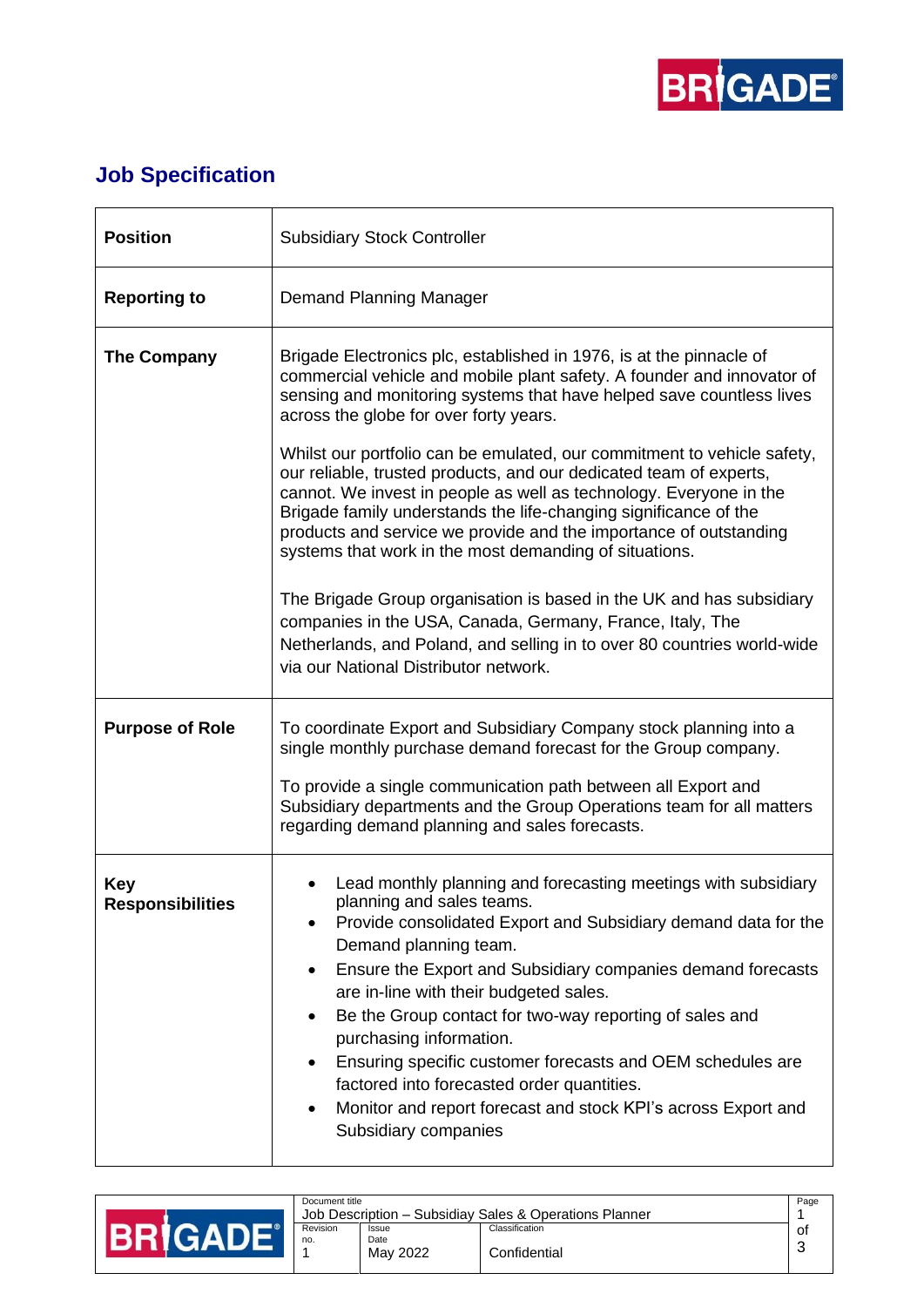

| Key Tasks, but not<br>limited to | Report on Export and Subsidiary companies slow moving stock<br>$\bullet$<br>and work with them to reduce as necessary<br>Assist the management of Export and Subsidiary Company<br>$\bullet$<br>Purchase Orders of stock from vendors other than group<br>Assist in training of Export and Subsidiary colleagues on<br>$\bullet$ |
|----------------------------------|----------------------------------------------------------------------------------------------------------------------------------------------------------------------------------------------------------------------------------------------------------------------------------------------------------------------------------|
|                                  | demand planning processes.<br>On time delivery of monthly purchase plans to Group Planning.<br>Collecting market intelligence from subsidiaries companies<br>$\bullet$                                                                                                                                                           |

## **Person Specification**

| <b>Essential</b>                                                                                                                                                                                                                                                                    | <b>Desirable</b>                                                                                                                                                                                                                                                     |
|-------------------------------------------------------------------------------------------------------------------------------------------------------------------------------------------------------------------------------------------------------------------------------------|----------------------------------------------------------------------------------------------------------------------------------------------------------------------------------------------------------------------------------------------------------------------|
| <b>Education and Training</b><br>1. Minimum of 5 GCSE "O" levels (to include<br>Maths and English).<br>2. Analytical intellect with an eye for detail<br>3. Highly numerate and literate<br>4. Above average ERP knowledge with emphasis<br>on Excel                                | Bachelor's degree or equivalent in a<br>related discipline<br>European language                                                                                                                                                                                      |
| <b>Experience and Skills</b><br>1. Minimum of 5 year's practical experience in a<br>forecasting/demand planning role.<br>2. Proven ability to use ERP systems<br>3. Proven ability to manage a multi-task role<br>4. Building and sustaining customer and supplier<br>relationships | Warehouse and stock control<br>management<br><b>Experience of Dynamics NAV ERP</b><br>system/Dynamics 365 Business Central<br>Purchasing and Progress Chasing<br>Import/export knowledge<br>Work within similar marketplace<br>(commercial vehicle parts/components) |
| <b>Personality and Motivation</b><br>1. Drive to achieve targets - individual, team and<br>company<br>2. Self-manager and a natural team player<br>3. Readiness to take responsibility for the quality<br>of own work                                                               |                                                                                                                                                                                                                                                                      |

| Document title<br>Job Description - Subsidiay Sales & Operations Planner |                           |                                | Page |
|--------------------------------------------------------------------------|---------------------------|--------------------------------|------|
| Revision<br>no.                                                          | Issue<br>Date<br>May 2022 | Classification<br>Confidential | 0t   |